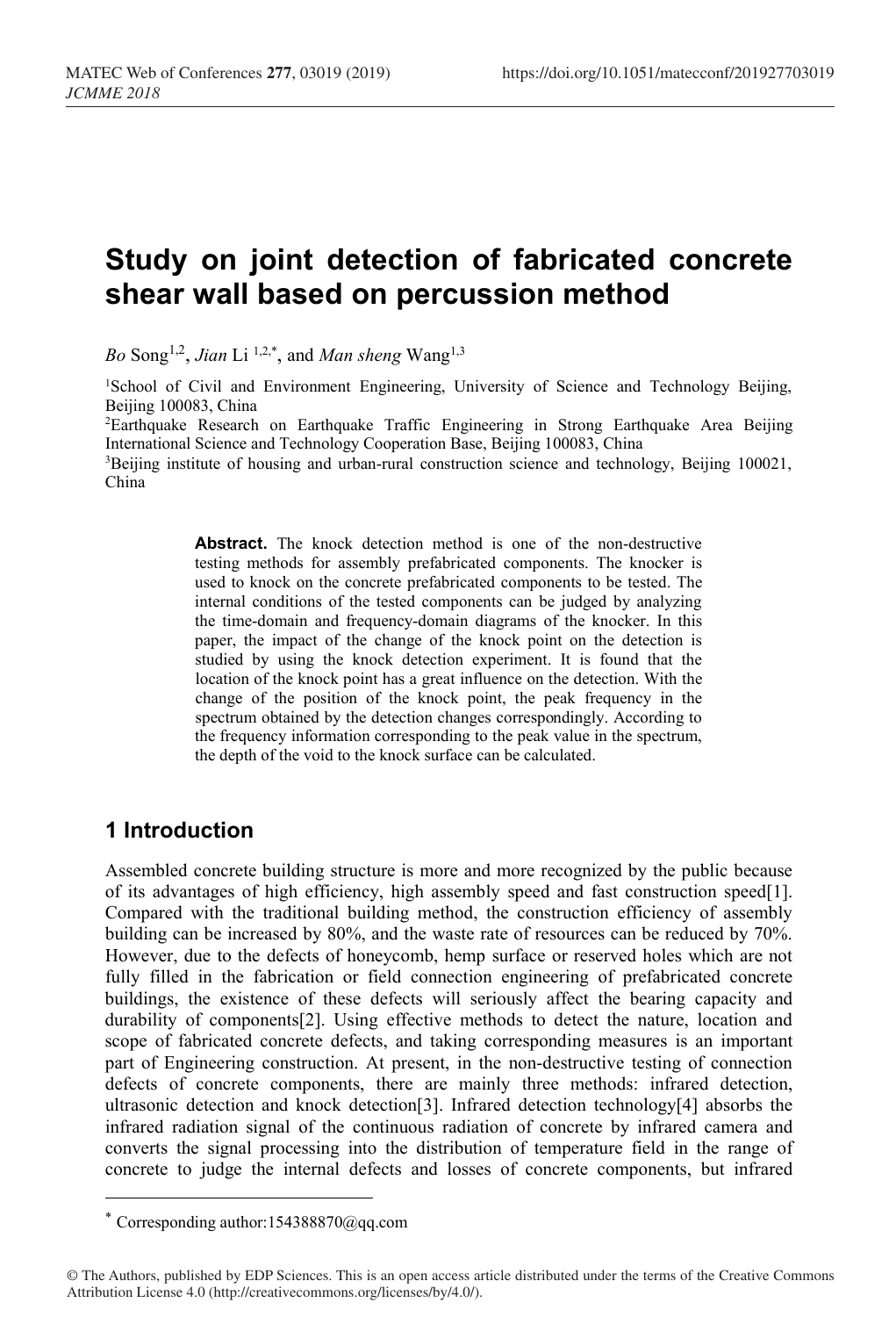detection technology is effective in detecting defects in deeper parts of concrete components. The fruit is bad. Ultrasound detection technology[5] has high sensitivity for the detection of the structure interior. Ultrasound can penetrate solid components and detect their interior. By judging the information of wave velocity and amplitude, we can deduce whether there are defects in concrete members, but the ultrasonic testing method is suitable for non-metallic components, and has little effect on concrete members with steel tubes reserved inside. In this paper, the knock method is used to detect the internal defects of concrete, and the factors affecting the accuracy of the knock method are explored.

# **2 Tapping detection principle**

The experiment of detecting the internal vacancy of concrete by percussion method is carried out by using small steel balls lagging behind the surface of concrete blocks as vibration source and concrete blocks to be tested as propagation medium. Three kinds of waves are produced after the test block is knocked behind the ball: P wave parallel to the propagation direction, S wave perpendicular to the propagation direction, and Rayleigh wave propagating along the concrete surface, namely R wave.

Because of the characteristics of the fastest propagation speed and the strongest penetration ability of P-wave, the main waveform used in the detection of concrete blocks by percussion method is P-wave. The surface displacement caused by the stress wave produced by percussion is detected and recorded by the sensor to form a voltage-time signal, i.e. waveform. The waveform contains the frequency information of multiple one-wave reflection between the impact surface and the defect and each interface. The propagation path of P wave is shown in the figure.1 The displacement amplitude of concrete surface caused by P wave near the impact point is the largest, while that caused by S wave is the smallest, which is basically zero and negligible.

The measured time history curve is filtered and converted to FFT to obtain the spectrum curve for further analysis and summary.





(a) P-wave and S-wave waveform schematic diagram (b) Schematic diagram of R wave **Fig. 1.** Waveform schematic diagram generated by knocking method.

# **3 Experiment**

#### **3.1 Instrument and model**

In the experiment, the acceleration time history curve at the impact point was measured, and the frequency spectrum curve was obtained by frequency spectrum transformation (FFT), so as to judge whether the concrete block is defective or not. The instrument used in the experiment is WS-5921N network data acquisition instrument produced by Beijing Spectrum, which can quickly carry out spectrum analysis and display the refined power spectrum with cosine window in real time. It has the characteristics of fast processing speed, good automation and high measurement accuracy.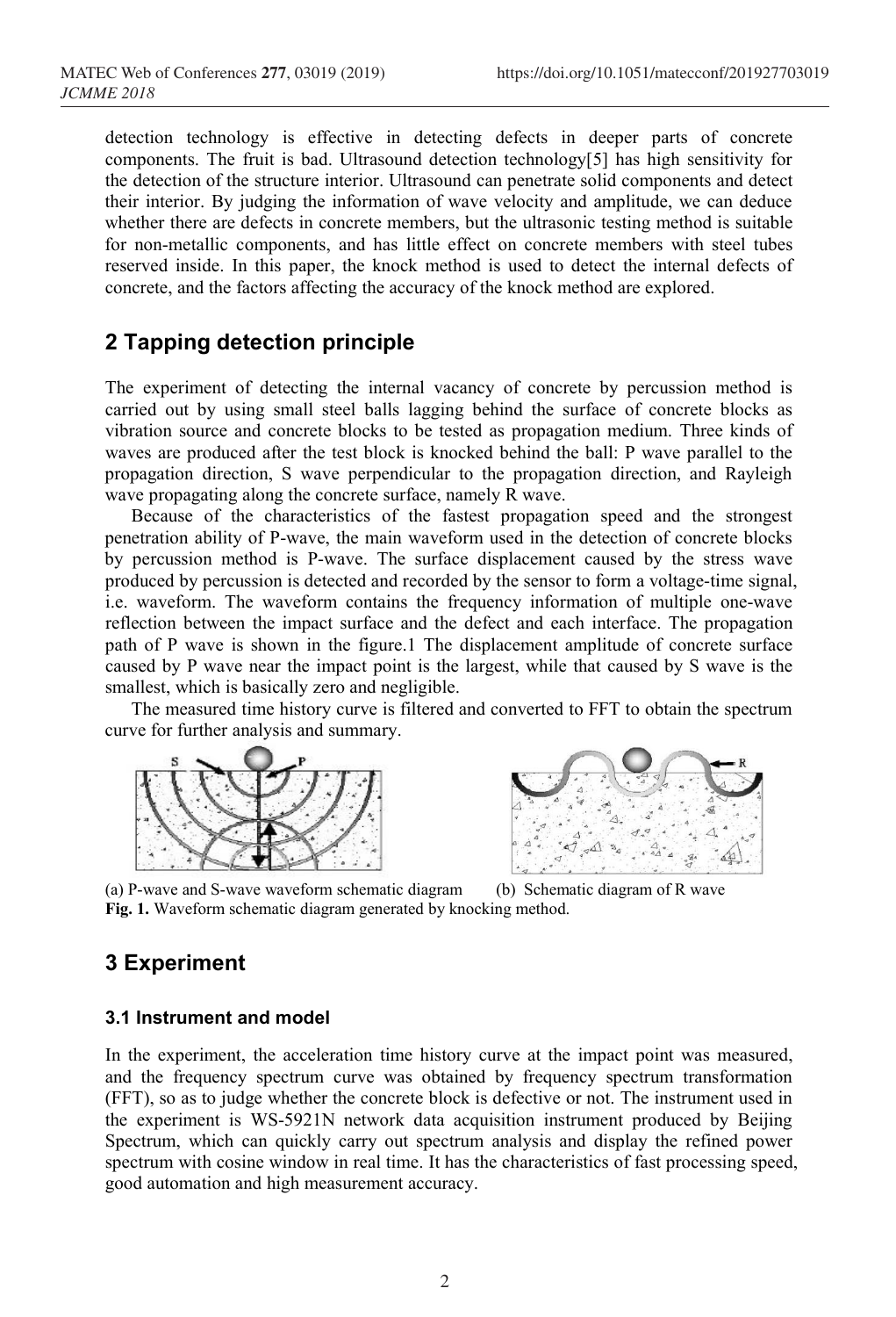



In engineering, the grouting sleeve of assembly building structural components should be tested by joint grouting. as shown in Figure 2. In the actual testing process, the experimental model is simplified to reserve holes in concrete blocks with steel tube sleeves, as shown in Figure 3. Concrete blocks are made of cement, sand, stone and other raw materials in a certain proportion. Among them, cement is 325# Portland cement. The grain size of sand is about 0.35-0.5 mm, the grain size of stone is about 5-20 mm, and the mass ratio of cement, sand and stone is 1:2.89. Complete concrete blocks and defective concrete blocks with reserved voids are made respectively. Numbers 1, 2 and 3 (as shown in the figure 4) are as follows. (b) is a concrete block with reserved holes. The holes run through the cross section of the model, and the diameter of the holes is 20 mm.





(a) Circular concrete defect blocks (b)concrete block with circular defect

**Fig. 4.** Defected concrete sketch.

#### **3.2 Experimental process and method.**

The three experimental models are all tested in a single channel. According to the relevant regulations of "Technical Regulations for Testing Concrete Compressive Strength by Rebound Method JGJT 23-2011"[6], the experiment should be carried out at room temperature (5~35)  $\degree$ C, and the hammering ball is fixed to the same height. Falling, the tapping value should take the average of the stable results of three consecutive strokes. Fixed the steel balls to the same height and fell freely. The average value of the stability results of three consecutive knocks should be taken. In order to reflect the real situation of the defects of the test blocks, eight knocking points are evenly arranged on the test surface of each concrete block, in a word arrangement, and the distance between the two adjacent points is 15 mm.. Raw materials and matching as shown in the table 1.

| Table 1. Mix ratio. |  |  |  |
|---------------------|--|--|--|
|---------------------|--|--|--|

| material   | cement                 | water | Sand | Stone |
|------------|------------------------|-------|------|-------|
| proportion | ワム<br>$\cdot$ / $\sim$ |       | 3.96 | 5.05  |

Draw the line of the concrete specimen that has been demolded, arrange the number of measuring points as shown in the figure, test according to the numbering sequence, and record the data. The picture shows the actual test site map. The obtained test data is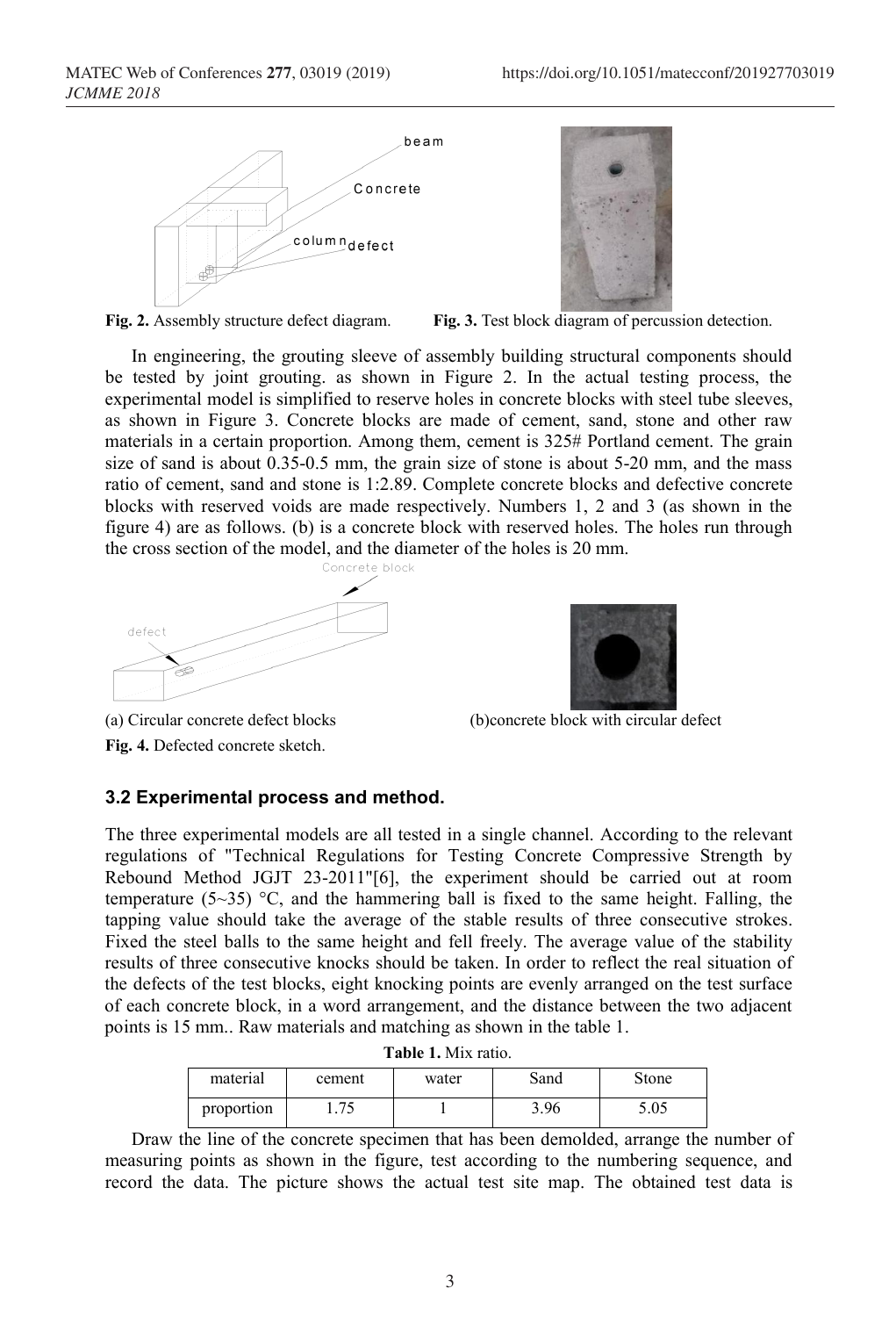subjected to spectrum conversion processing, and after processing, combined with the calculation formula (1), the defect of the concrete can be obtained.

$$
Vp = 2fT/c \tag{1}
$$

In the expression

- *Vp*—Known wave speed test values for precast concrete members
- $f$  Concrete member thickness reflection frequency
- *T*—Concrete member thickness



**Fig. 5.** Survey point layout.

The red color in the figure 5 is 0cm at the time of detection, and the distance between each detection point is 1.5cm.

# **4 Results and analysis of influencing factors**

#### **4.1 The influence of test point distance on the measurement**

There are many uncertain factors affecting the connection of the fabricated concrete members in the actual engineering. Since the specific location of the defects is not known before the detection, the position of the receiver and the position of the defect at the time of the tapping are caused.

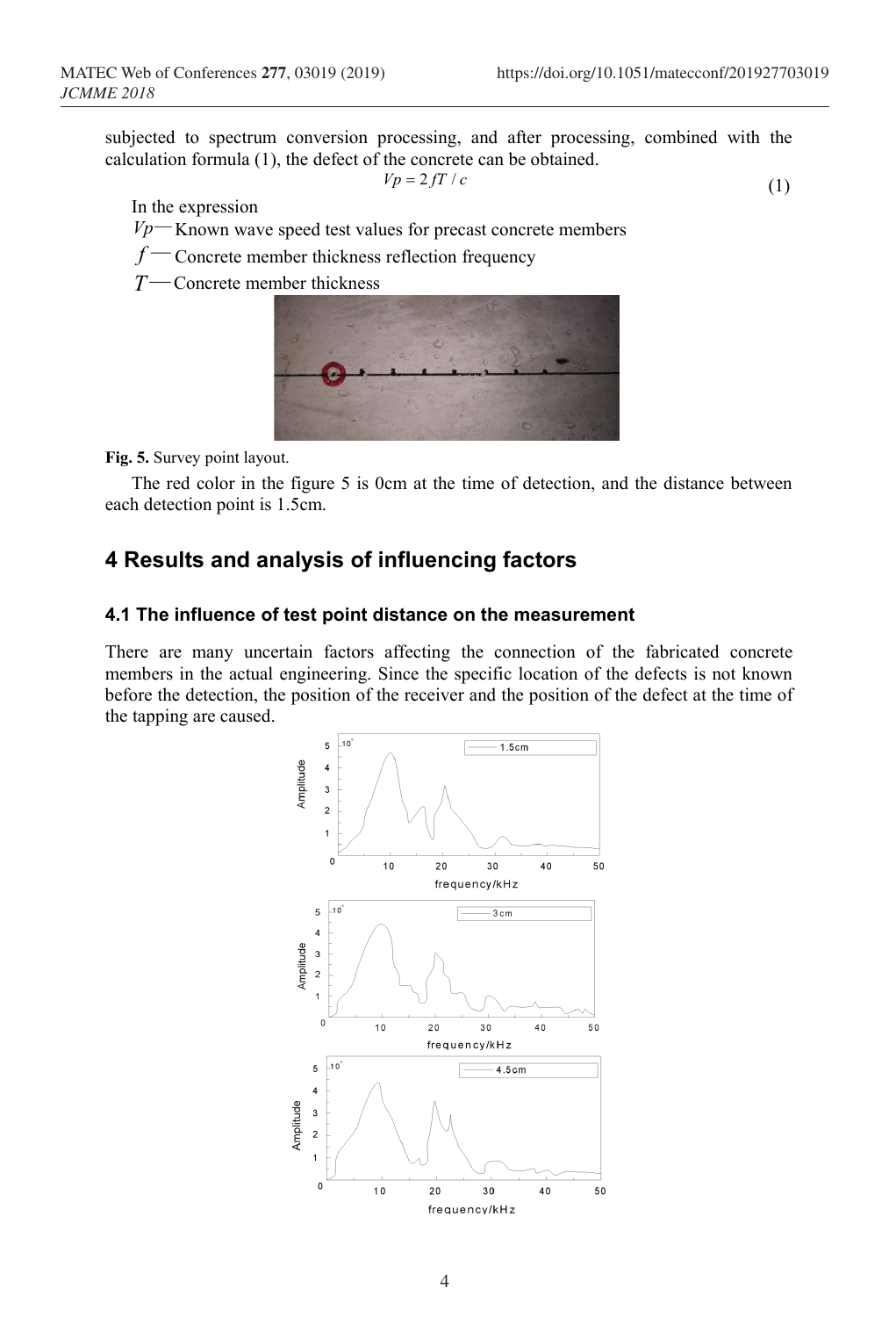

**Fig. 6.** Spectral map of different tapping points.

As can be seen from the above figure 6, there are 8 measuring points in the range of 1.5 cm to 9 cm in the location of the offset defect at the percussion point. With the offset of the percussion point, the amplitude curves show different spectrograms. According to the spectrum analysis after testing, the signal percussion point is more accurate between 3cm and 6cm. There are two peaks, which are consistent with the actual situation of the test block. The reason may be that the P wave tested has been reflected many times in the tested block, and the internal interference and attenuation have occurred to it. After experimenting the influence of the measured point offset on the percussion test, it is found that when the percussion test is carried out, the signal percussion points should be arranged in the range of 3cm-6cm.

According to the P wave propagation law and formula in concrete blocks, the defect detection depth is calculated when the percussion point is offset as shown in the figure 7. It can be seen that with the offset of the received signal point, the detection error rate reaches the minimum at the offset value of 4.5 cm. Within this range, the detection error increases gradually with the decrease of the offset distance, while in the range larger than this value, the detection error increases gradually with the increase of the offset value. It can be inferred that the signal percussion point should be placed near the range of 4.5 cm.



**Fig. 7.** Spectral map of different tapping points.